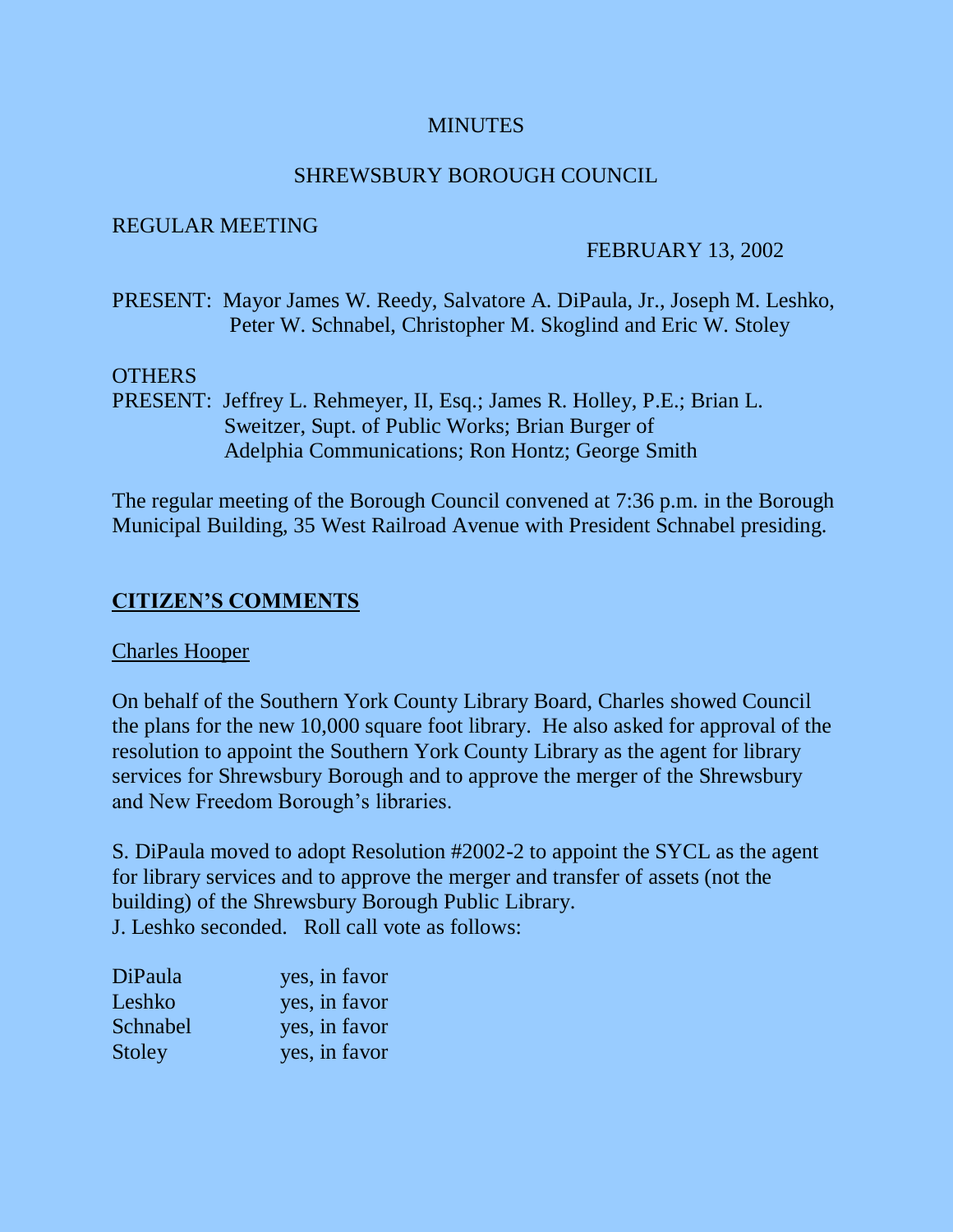## **APPROVAL OF MINUTES**

- E. Stoley moved to approve the minutes of the January 7 meeting.
- S. DiPaula seconded. The motion carried with all in favor.

## **APPROVAL OF EXPENDITURES AND REPORT OF ACCOUNTS**

E. Stoley moved to approve the expenditures and report of accounts for December, 2001.

S. DiPaula seconded. The motion carried with all in favor.

# **BILLS**

- James R. Holley & Associates Covington Ridge shop drawings and cost sharing report \$867.01; sanitary sewer replacement Southern Farms \$1,518.06; sanitary sewer replacement Southern Farms \$5,322.97; Council meeting \$132.96; streets 2002 \$201.60; Chapter 94 report \$159.00; pump house \$170.00
- Rusen & Co. sanitary sewer replacement in Southern Farms \$76,253.62
- York County Planning Commission 2<sup>nd</sup> invoice for regional transportation study \$50.03
- Velda Nickell bookkeeping services for December 20.5 hrs. \$410.00; bookkeeping services for January 22.5 hrs. \$450.00
- CGA Law Firm general account 10/1 12/31 \$4,752.90; Delinquencies of Ronald Ayres \$612.00 and 507.00; sewer account 10/1 – 12/31 \$321.00
- E. Stoley moved to approve payment of the above bills.
- S. DiPaula seconded. The motion carried with all in favor.

# **SUBDIVISION & LAND DEVELOPMENT BUSINESS**

The Planning Commission has been asked to review two sketch plans for the Grove property between West Clearview Drive and Kratz Road. One concept is for cluster homes with open space and the other is based on the R-A zoning. Since there is no provision in the Zoning Ordinance for cluster units, and this was discussed previously, Council is not in favor of the cluster home sketch plan. George Smith will relay this to the Planning Commission.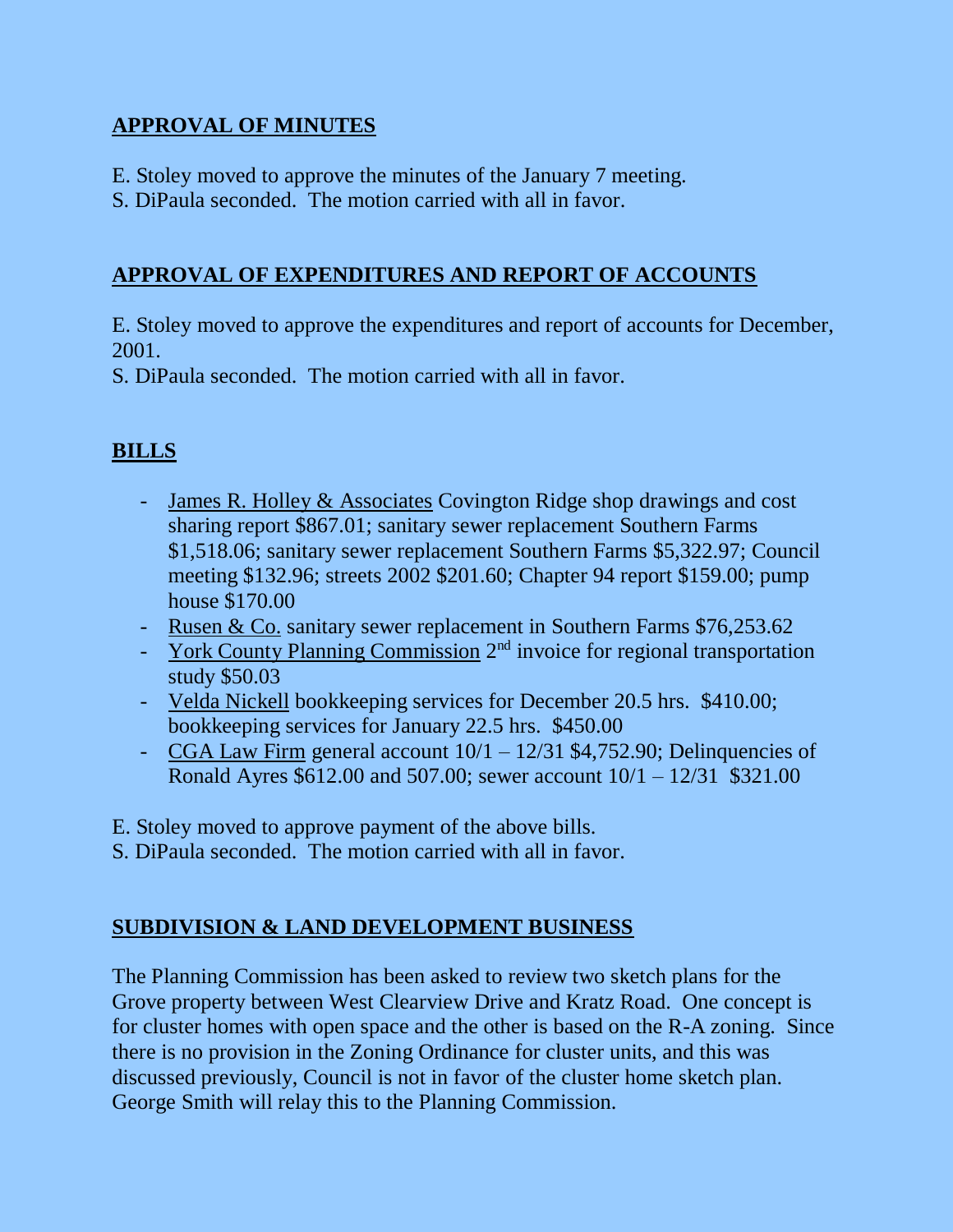C. Skoglind entered the meeting at 8:03 p.m.

# **ADELPHIA COMMUNICATIONS**

Brian Burger was present to hear concerns regarding the cable service. Several comments were passed on such as second audio program, poor communication, customer service problems, interruption of service, requiring a box for each television and the information channel listing events for both York and Adams Counties.

Notices will be placed in the papers and on cable inviting public comment on the cable service. Sal DiPaula and Chris Skoglind will serve on the committee to work with Adelphia to work out the problems prior to any franchise renewal.

## **REPORTS**

Zoning Officer/BOCA Inspector

The report for January is on file.

## **OTHER REPORTS**

## **Water & Sewer**

## Sanitary Sewer Repairs – 2002

The following bids were received for work on laterals with roots in the Southern Farms Development (Winchester, Fieldstone and Westbrooke), a main that has settled on Winchester and Strassburg and sewer infiltration at the Railroad and Kirschner Rd. interceptors:

| \$104,645.00 |
|--------------|
| \$122,645.00 |
| \$127,075.00 |
| \$127,186.00 |
| \$185,085.00 |
|              |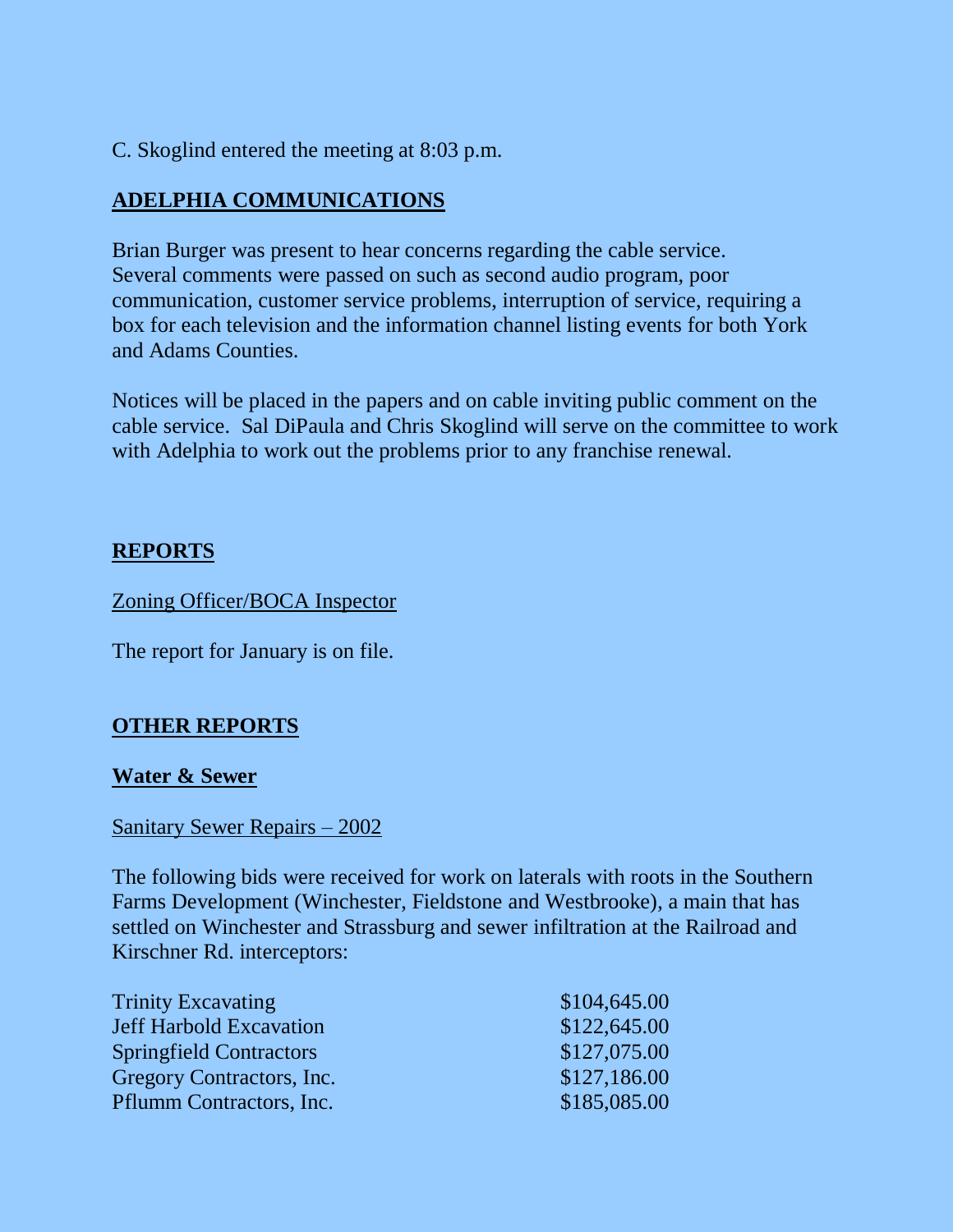The amount of \$75,000 was budgeted. A decision will be made whether to do the entire job or scale it back.

#### **Drought**

The Governor declared a drought emergency for York County.

#### Renovations to Pump House

Last month, Council requested prices for renovations to the pump house to determine the cost effectiveness of replacement. A price to redo the floor and replacement windows is \$4,000. The developer would like to start moving fill dirt in exchange for money to build a new well house. The Committee will meet with the developer and report the proposal next month.

#### Sewer Rate Increase

Sol. Rehmeyer was authorized to prepare and advertise the ordinance to increase the sewer rates for adoption next month.

## **Public Roads & Lighting** – Christopher M. Skoglind

## Railroad Crossing – Drainage Problem

There is a drainage problem occurring on the east side of the tracks on South Main Street. The water is washing out the stone under the sidewalk which will eventually collapse. The problem has occurred because of the concrete crossing PennDOT installed last summer. The concrete raised the tracks which ponds the water and forces it to leave under the sidewalk. PennDOT has offered to pay for all the materials to alleviate the problem if the Borough performs the work.

It was the consensus of Council that PennDOT should correct this problem at its own expense and manpower since it was created by the installation of the new crossing.

A letter will be sent to Rep. Ron Miller and Sen. Mike Waugh with a copy to PennDOT stating our position and requesting the problem be corrected.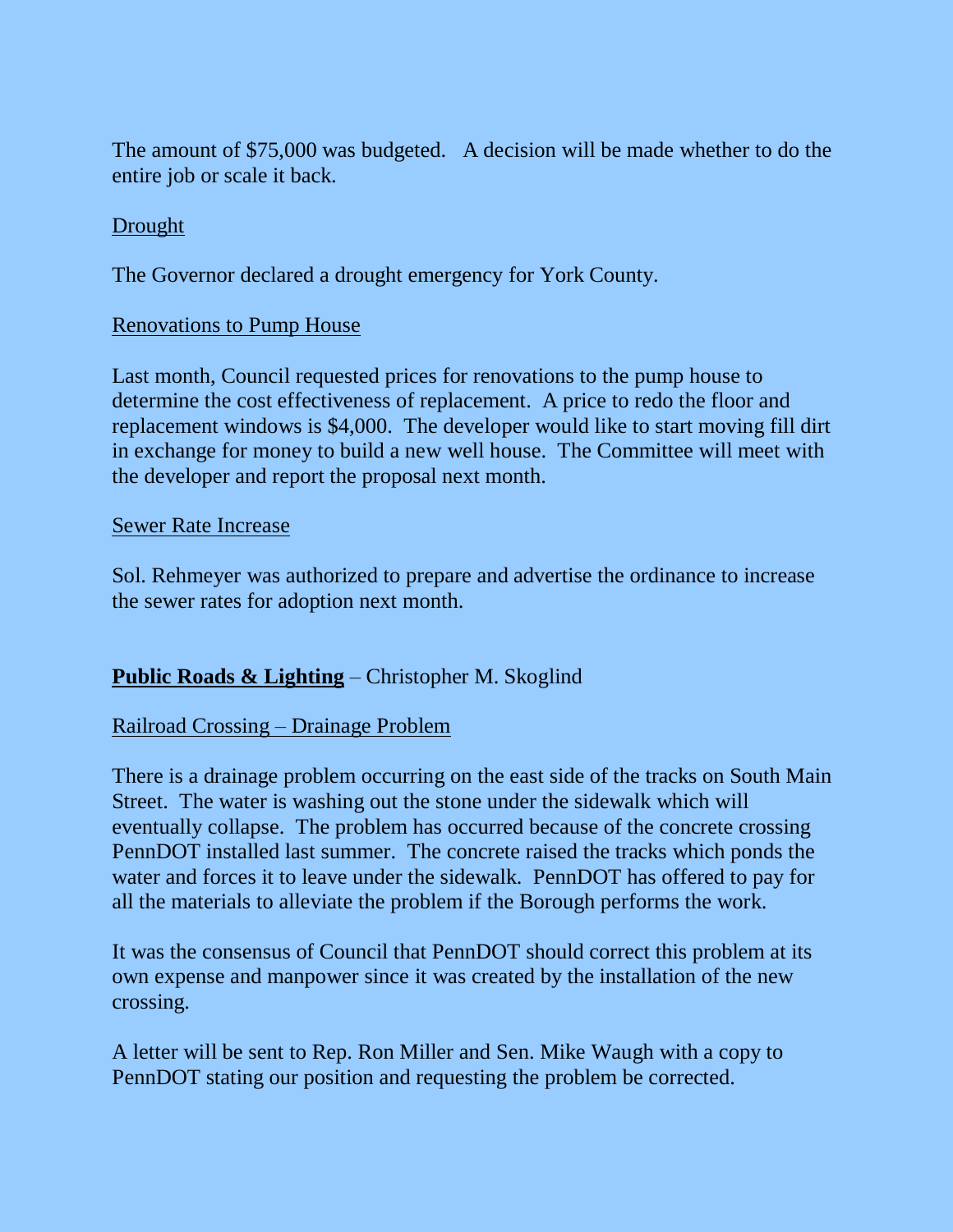Large sinkhole at 104 N. Main St.

A large pit was created when a cistern collapsed at 104 N. Main St. in December. Barricades and cones are in place but because of the safety concern, Council instructed the Secretary to write a letter to the property owner asking that the hole be filled in within 30 days.

## **Public Lands & Buildings and Finance**

## **ENGINEER'S REPORT**

#### Cassidy Way

Eng. Holley stated the last homeowner on the left where the temporary cul-de-sac was placed sustained damage to his lawn as a result of work in the Covington Ridge development last fall. Jim sent a letter and he has been told the restoration work should be done by the end of the week.

## Final Cost Sharing Report

The final cost sharing report shows we have a reserve of 1,629 EDUs with 1,442 EDUs allotted for undeveloped land within the Borough leaving 187 EDUs in reserve.

## Block Grant Application

Eng. Holley asked the Borough if it was interested in seeking a York County Block Grant for a planning grant since it is difficult for us to get a block grant for improvements because of the income level. Stewartstown Borough got a grant for preparation of aerial maps which show dwellings, buildings, curb boxes, etc.

Council gave approval to proceed for a grant for the aerial maps.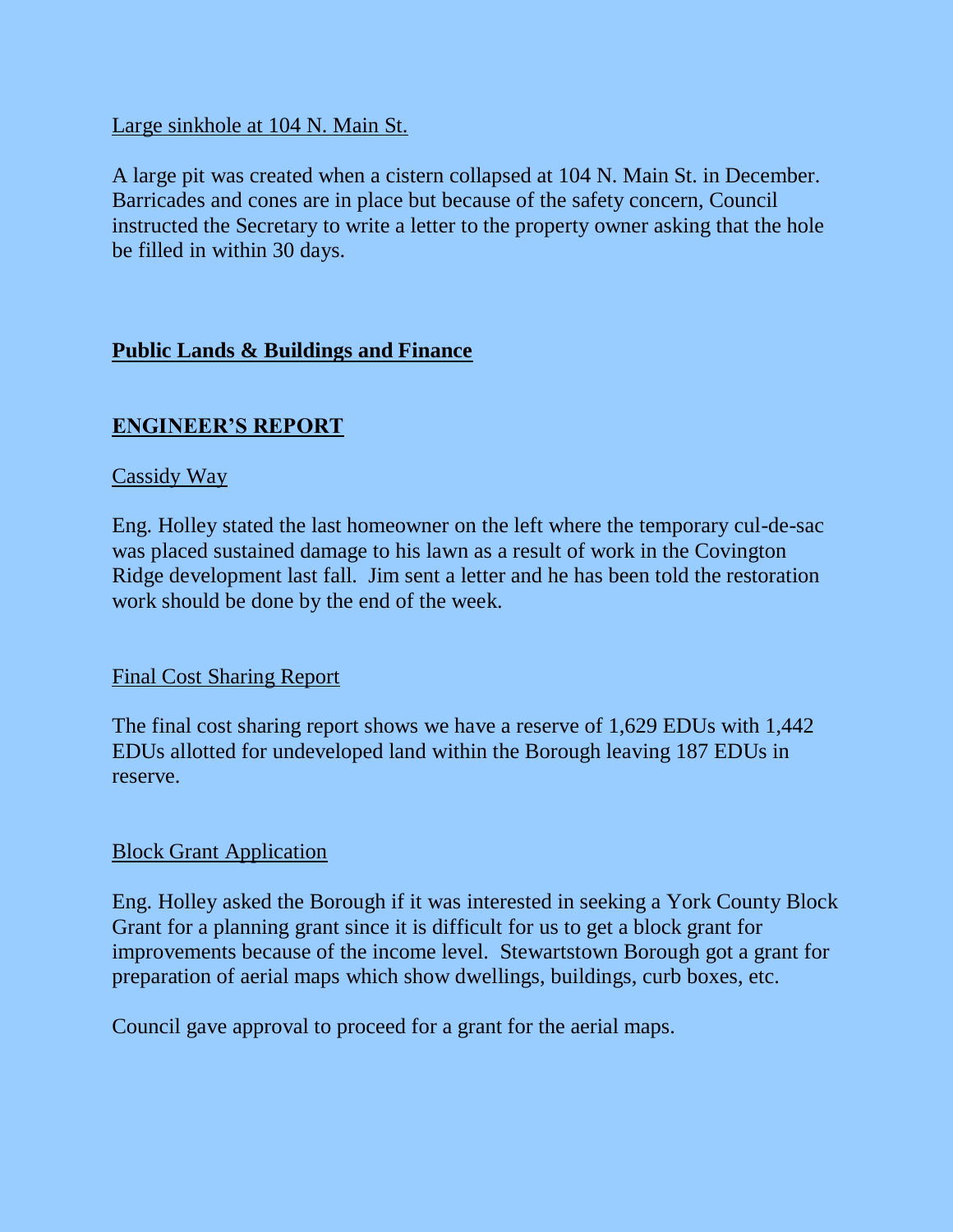## **SOLICITOR'S REPORT**

## Resolution #2002-1 Increasing the Land Use Application Fees

The resolution increases rezoning and appeals to the zoning hearing fees to \$400.00 with a requirement for the applicant to pay any additional costs over and above the initial deposit.

E. Stoley moved to adopt Resolution #2002-1. C. Skoglind seconded. Roll call vote as follows:

| DiPaula  | yes, in favor |
|----------|---------------|
| Leshko   | yes, in favor |
| Schnabel | yes, in favor |
| Skoglind | yes, in favor |
| Stoley   | yes, in favor |

#### Agreement with York Waste Disposal for One Year

Sol. Rehmeyer prepared an agreement for the one-year extension which runs from 2/1/02 to 1/31/03 with a consumer price index increase of 2.6 with a new monthly rate of \$12,139.92 (up from \$11,820.76). The agreement was executed

#### Allied Trailers Sales & Rentals

Sol. Rehmeyer was contacted by Allied's insurance carrier regarding any potential personal injury claim of Doreen Smith. Jeff expects the matter to be settled soon.

#### Uniform Construction Code

Labor and Industry will soon publish the regulations. Sal was asked to contact Irvin to see if he is willing to meet the requirements.

**Public Safety, Welfare and Personnel** – Salvatore A. DiPaula, Jr.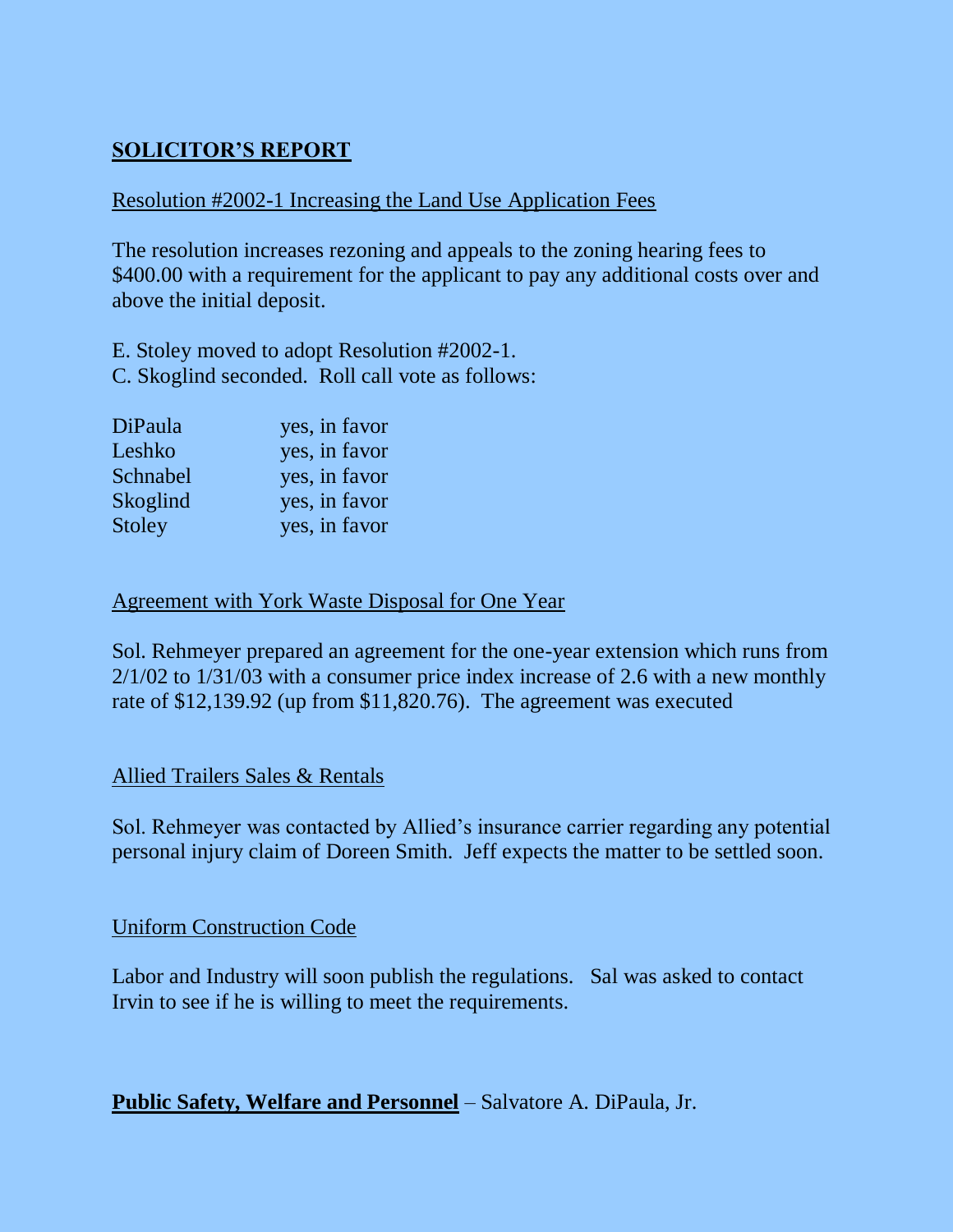## Fifth Public Works Department Position

Close to 100 applications were received. Brian was asked to interview the seven applicants he selected. A physical and drug testing will be required.

#### Burn Ban

Because of the drought emergency enacted by the Governor, Council did not lift the burn ban.

## **Secretary's Report** – Cindy L. Bosley

Bulky Trash

Bulky trash pick up will be on Saturday, April 20.

## **York Area Earned Income Tax Bureau** – Joseph M. Leshko

J. Leshko was not able to attend the 1/28 meeting but our school district was one of the three districts with the new earned income tax figure (1.3).

## **Recreation Board/Regional Recreation Board** – Joseph M. Leshko

J. Leshko attended the January meeting; a personnel issue was discussed and the peer to peer study was going to proceed.

## **Planning Commission/Regional Planning Commission** – Eric W. Stoley

E. Stoley reported the regional traffic study was progressing and Stewartstown Borough decided not to participate and pay a portion.

## **Southern Regional Police Commission**

Mayor Reedy highlighted the report for January.